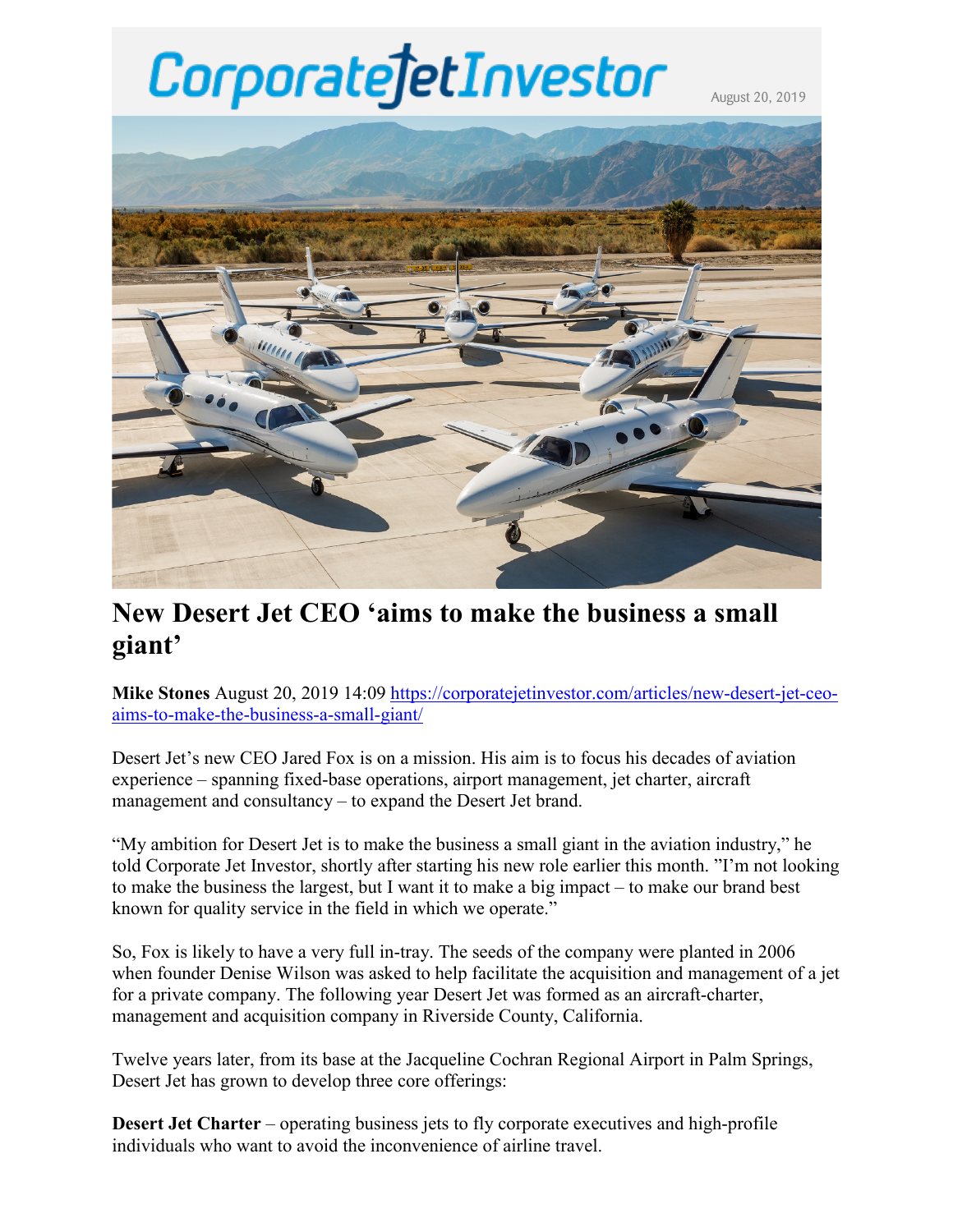**Desert Jet Center** – a fixed-base operator (FBO) servicing the needs of the business and general aviation community in KTRM.

**Desert Jet Maintenance** – a Cessna Citation-specialized FAA-certified Part 145 Repair Station that performs scheduled fast phase and document inspections on Citations, unscheduled maintenance on a wide range of jet types including Hawkers, Falcons, Lear and Gulfstream, prebuy inspections, maintenance management services and provides AOG support across Southern California.

### **700 new professional pilots**

We begin our conversation – which takes place on the day CAE revealed plans to train 700 new professional pilots for Southwest Airlines's Destination 225° programme – with Fox's thoughts about the pilot pipeline for Desert Jet.

He acknowledges widespread industry concern about securing the next generation of commercial pilots against changing demographics but sets out a novel approach to solving the problem. "We are aware of the deficit of pilots and keep constant attention on ways we attract talent and maintain crews. Desert Jet has a history of recruiting pilots based on whether the individual exemplifies the company's values, rather than the number of flight hours they have. If we feel like a candidate will be a good fit with us, we will train them to develop their skills within the business."

Adam Stoughton, director of training, adds: "Charter flying lends itself to pilots coming from freight operations who want to develop their career in charter with us. So, Desert Jet, with its mentoring approach to younger pilots, offers an alternative career path to the airlines. To that extent, business aviation and charter are under-appreciated in the industry."

Fox then underlines his commitment to hiring staff who have the potential to be the best in their field and to grow with the business. "We need to grow intelligently and hire the best people who live our company values to be part of the team," said Fox. "We don't need to be the largest charter company, but we do need to be the best."

#### **'We do need to be the best'**

So, what does being "the best" in the charter business look like? The new CEO picks out two words: safety and service. "Safety is absolutely paramount – continuing to reinforce the professional environment, to recruit the best individuals, to make the company an enjoyable place to work and to have some fun."

Also, continuing to develop a reputation for unrivalled service is a key part of Fox's vision for the growth of the company. "Service is absolutely a defining factor. We will do whatever is necessary to support our clients," he said. Desert Jet's clients are spread throughout the U.S., with some further afield in Europe and beyond.

Turning to opportunities, Fox sees the resurgent U.S. economy as favouring business growth. While U.S. economic growth slowed in the second quarter of this year, reflecting trade disputes and a global slowdown, recent figures showed the U.S. narrowly missed President Donald Trump's pledge to grow the economy by over 3% last year, with the U.S. Department of Commerce estimating annual growth at 2.9% in 2018.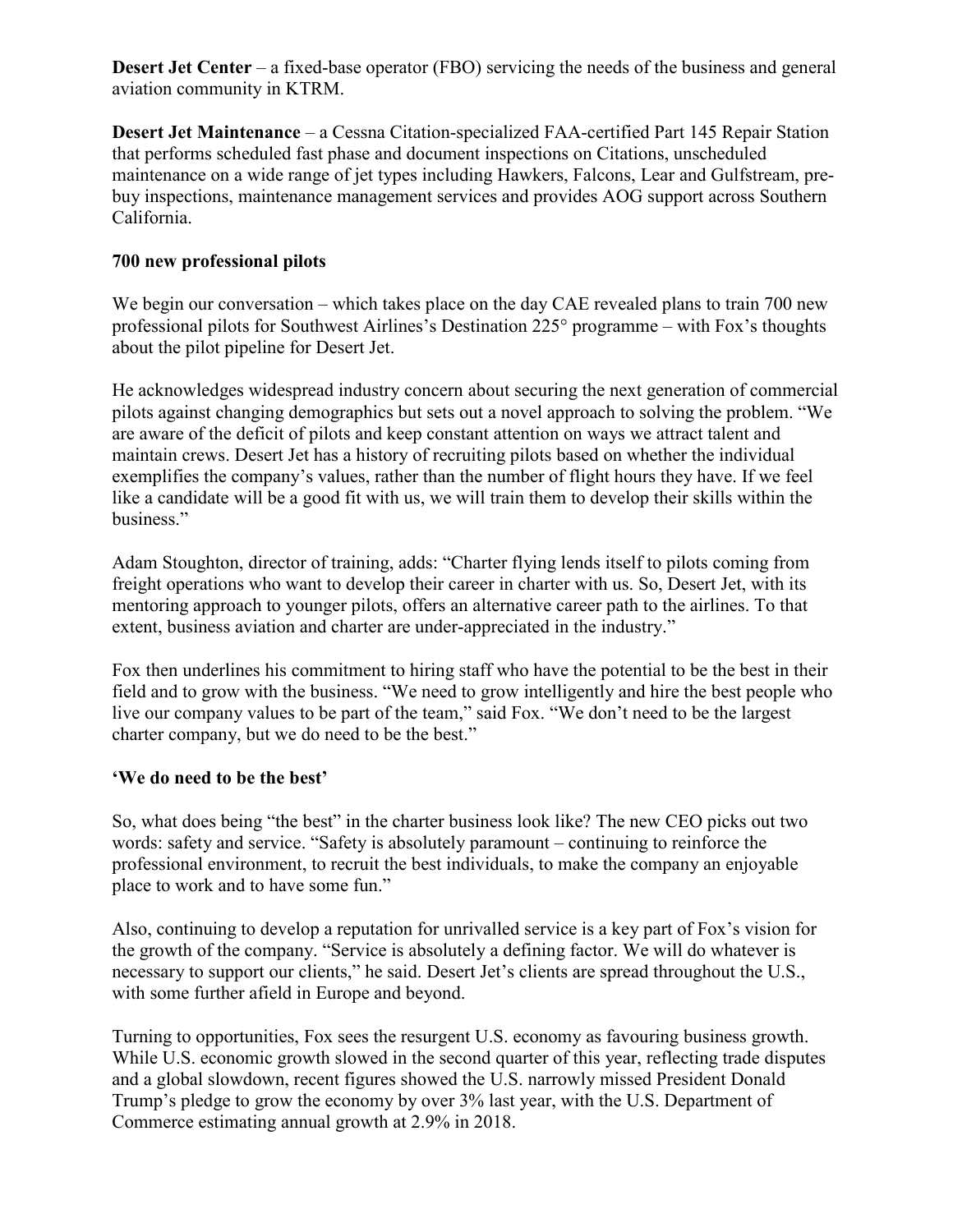# **'Fortunately, the U.S. economy is strong'**

"Fortunately, the economy is strong here in the U.S. and we are seeing charter growth," said Fox. One key to unlocking further growth, he said, was to develop business growth via the company's website and other technologies. "At present we are reviewing options as to the best way forward – whether to form a digital partnership or to develop our own digital services. Either way, it will be critical not to lose sight of the highest level of customer service."

While no immediate threats cloud the horizon for the business, the new CEO is wary of an impact of an economic turndown in future, market volatility and "we are always aware of fuel price movements."

Fox speaks with the assurance of a long-time player in the aviation industry – which, indeed, he is. "I grew up in the aviation world," he said. An early aviation enthusiast, the 14-year-old Fox flew Cessna 150 two-seat training aircraft out of Sarasota/Bradenton International Airport near his then home in Anna Maria Island before learning to fly out of Santa Monica, California.

# **'Consider a corrected course'**

So, with the wisdom of hindsight, what advice would the new CEO offer his younger self? Unsurprisingly, he answers by way of an aviation analogy. "The advice to my younger self would be to listen more. Sometimes, it's better to pull back the power and to correct course than to continue on at full power. Take a moment and consider a corrected course."

The flying analogy should come as no surprise given Jared's personal accomplishments in general aviation. He has both a Commercial Certificate and an Instrument Rating and still pilots a Cessna 182 Skylane when family and work commitments allow.

"I still prefer to be in the air when able," he said. "And, I'm very excited to be joining [Desert Jet](https://www.desertjet.com/) as CEO. I've been a customer of the business and I'm very much looking forward to leading the team on our path to become a small giant in the aviation industry."



*Jared Fox: on a mission to make Desert Jet "a small giant".*